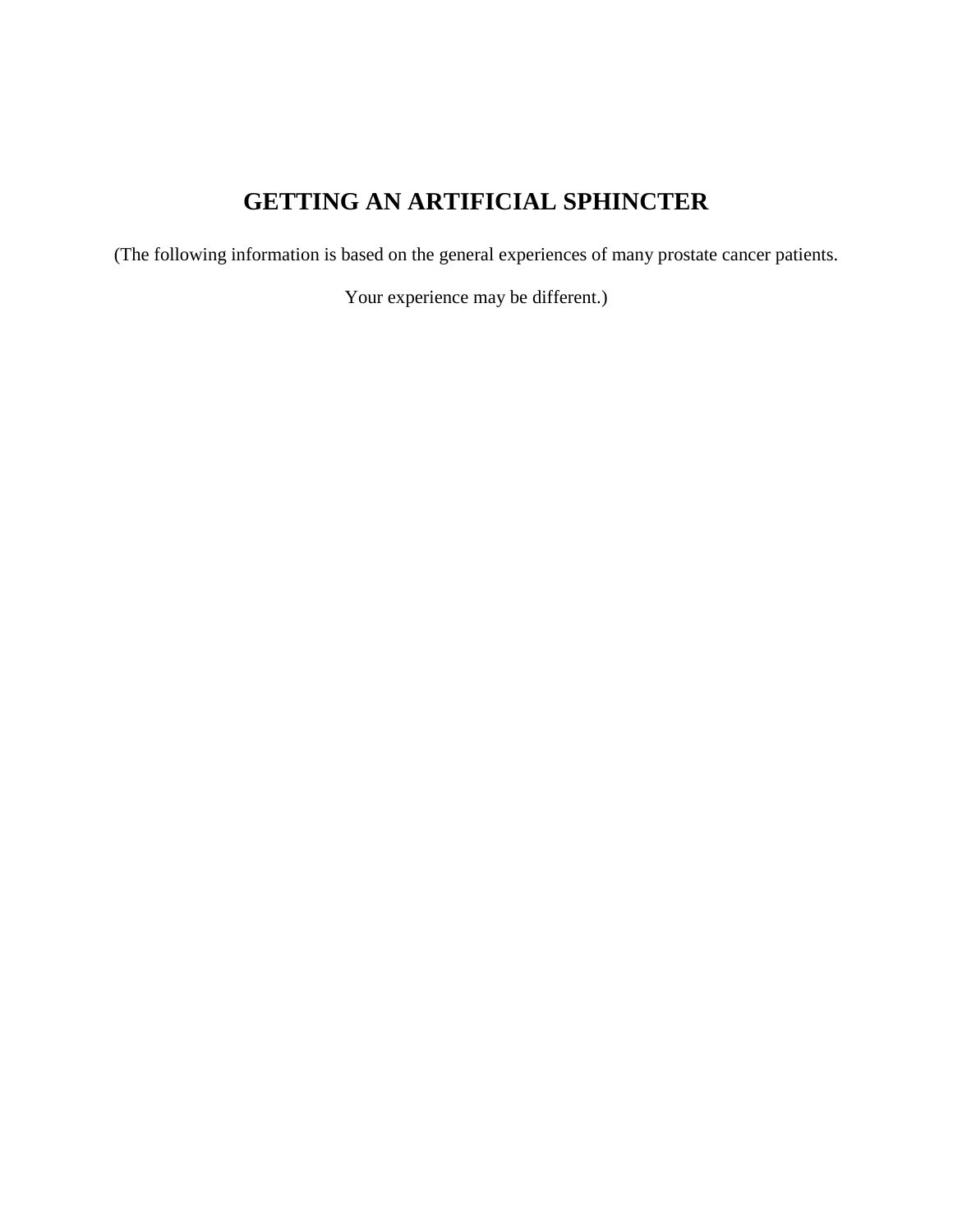## **Table of Contents**

| Is There Anything Special That I Should Do Now That I Have An Artificial |
|--------------------------------------------------------------------------|
|                                                                          |
| Will the Artificial Sphincter Change How My Body Looks? 17               |
|                                                                          |
| Are There Things I Need to Remember About Having an                      |
|                                                                          |
|                                                                          |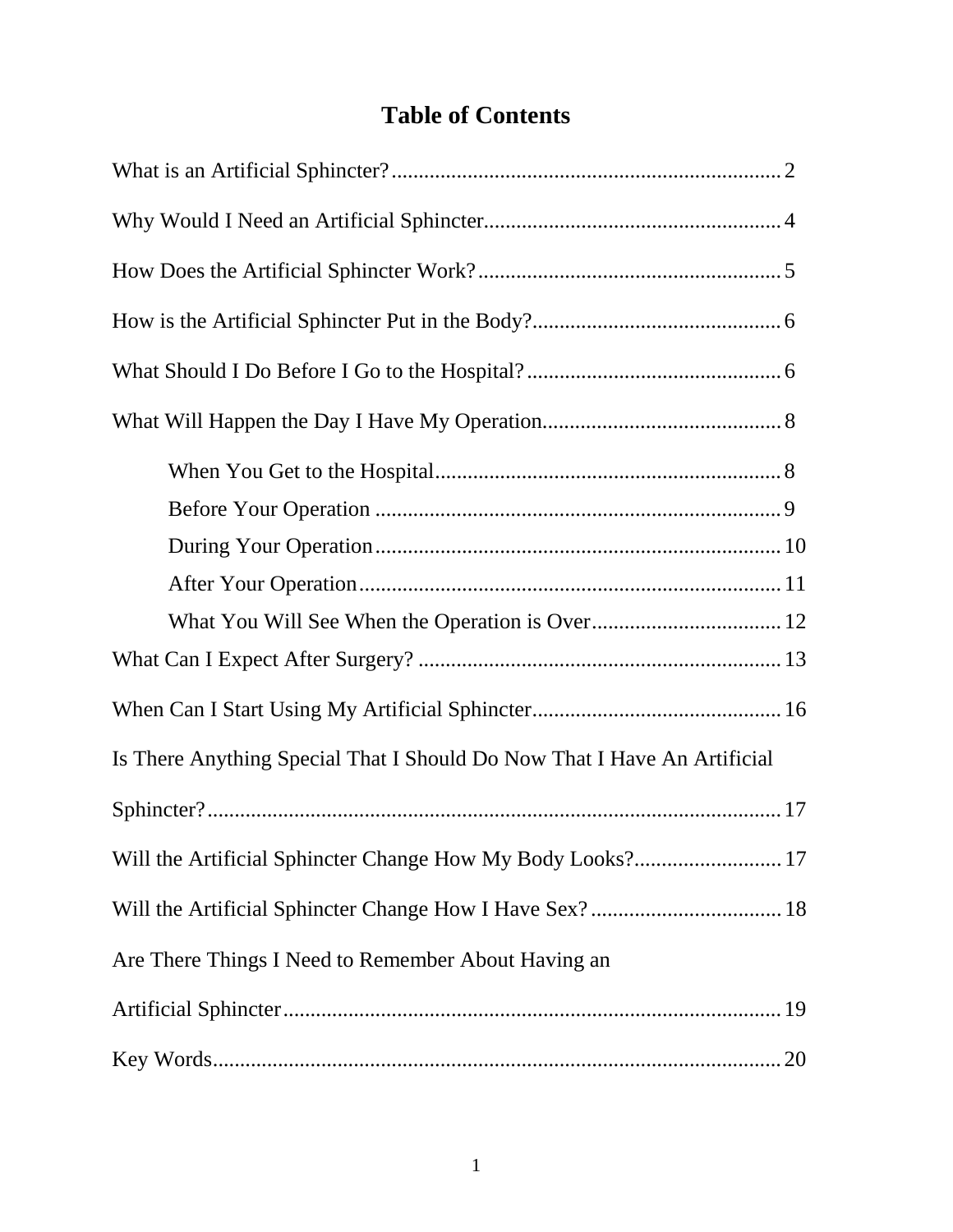## **What is an Artificial Sphincter?**

An artificial sphincter is a medical device that takes the place of your own urinary sphincter. An artificial sphincter is used when your urinary sphincter stops working. This might happen after you have prostate cancer surgery. The urinary sphincter is a group of muscles around the bladder neck that keeps you from leaking urine. The bladder neck is where your bladder connects to your urethra. Your urine goes from your bladder through your bladder neck and into your urethra. The urethra carries your urine out through your penis. When you feel like urinating (peeing) your sphincter relaxes which lets your urine flow. When you have prostate cancer surgery, the nerves that tell your sphincter muscles to squeeze together to stop urine leaking or to relax to let you urinate (pee) may be damaged. This may cause you to leak urine.



**Male Urinary System**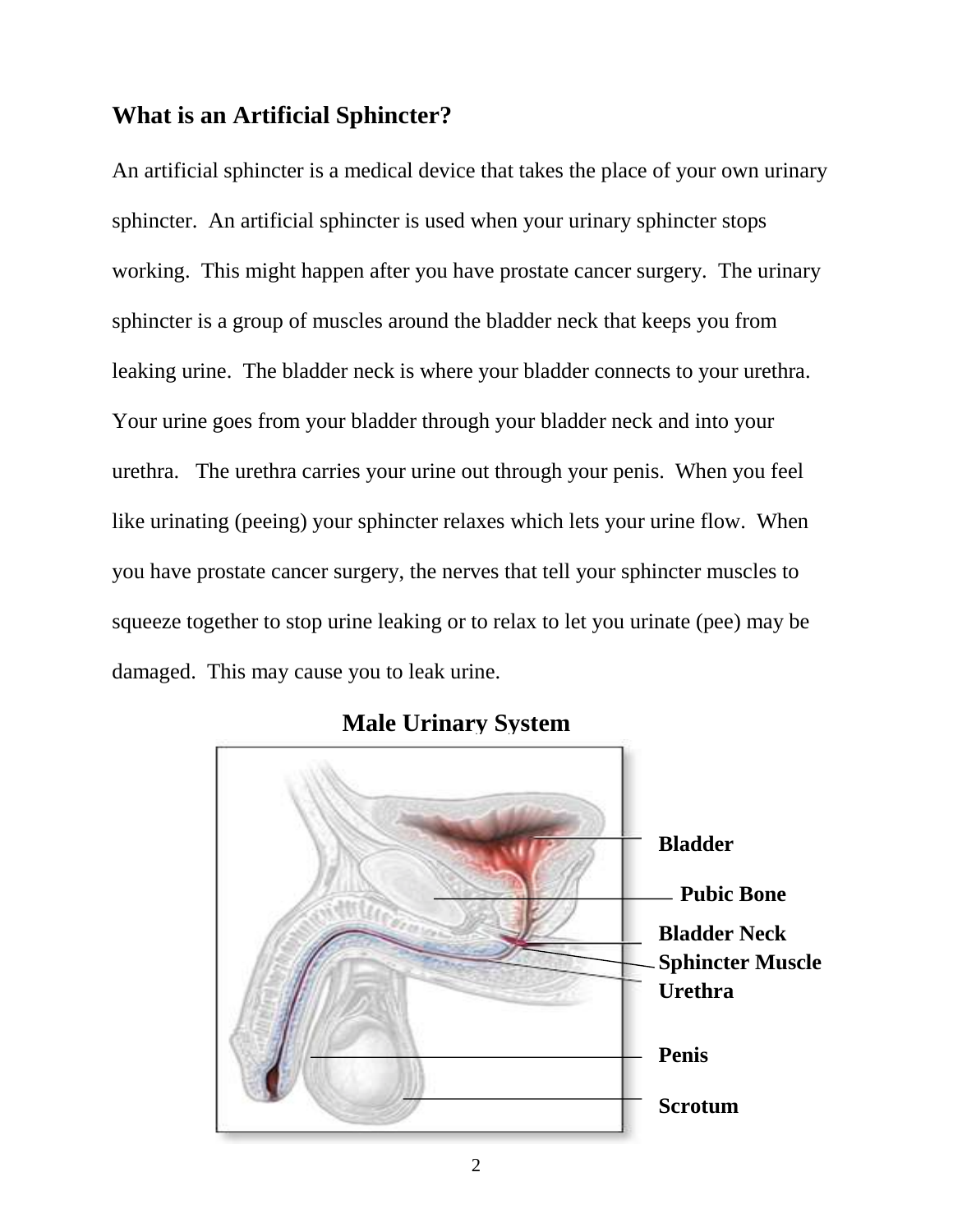The artificial sphincter is made up of three parts: a cuff, a balloon, and a pump. The cuff is shaped like a donut and fits around your urethra below the bladder neck. The cuff is filled with fluid. It puts just enough pressure on the urethra to allow your bladder to hold your urine. The balloon (also called a reservoir) holds the fluid that fills the cuff. The balloon is about the size of a ping-pong ball and is placed in your body behind your pubic bone. The pump is implanted in your scrotum. You squeeze it to empty the fluid from the cuff into the balloon. This allows the urethra to open so you can urinate (pee).



#### **Artificial Sphincter**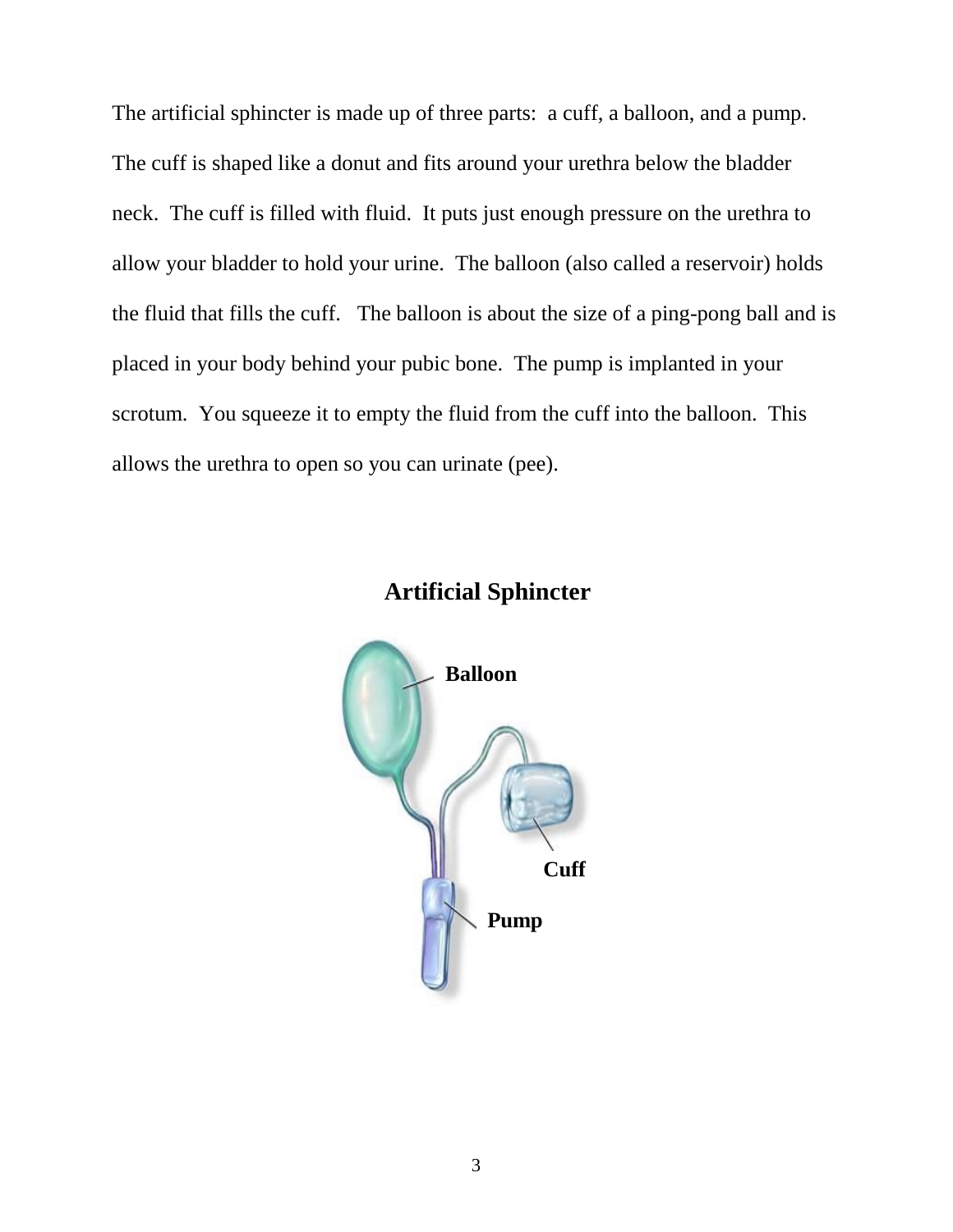#### **Why Would I Need an Artificial Sphincter?**

One of the side effects or unwanted changes that may happen in your body because of prostate cancer surgery is incontinence. Incontinence is when you leak or pass urine when you don't want to. It is normal to have some urine leakage after your surgery. You may leak urine for several days, weeks or months after your prostate surgery. During this time, there are many ways you can manage your incontinence such as doing Kegel Exercises to make your pelvic floor muscles stronger or using medications to decrease incontinence. If your incontinence lasts for a year or more after your prostate cancer surgery and cannot be managed, your doctor may suggest that you get an artificial sphincter to help control your urine leakage. An artificial sphincter does make your urine control better, but it may not stop all urine leakage.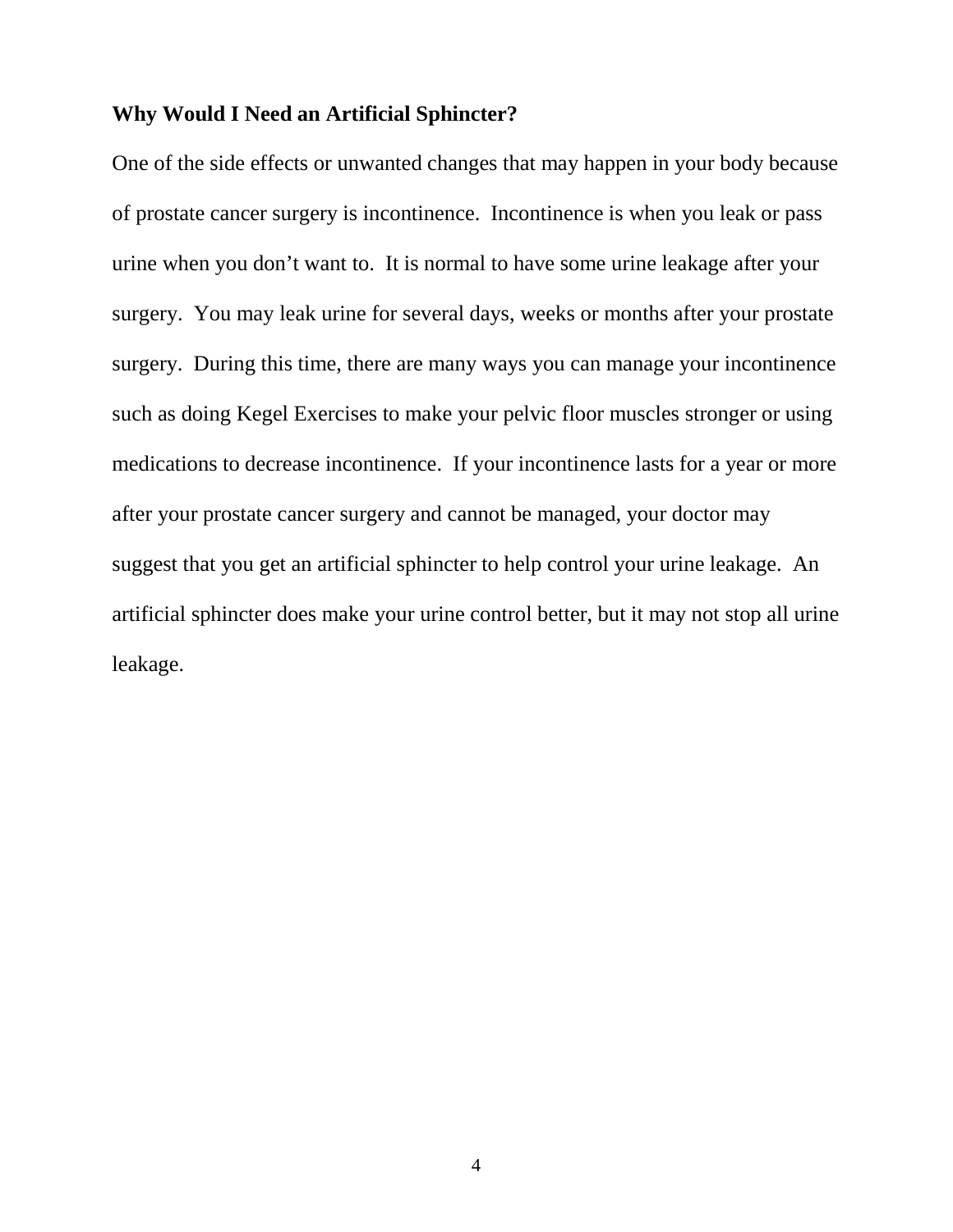#### **How Does the Artificial Sphincter Work?**

To picture how an artificial sphincter works, think about how the brakes of a car work. When you step on the brake pedal, brake fluid causes pressure that makes your car stop. When you take your foot off of the brake pedal the pressure is taken away and your car can move again. An artificial sphincter works like a brake. When the cuff is filled, there is pressure on your urethra. This keeps your urine from leaking. When you press on the pump, the fluid in the cuff moves to the balloon. This takes away the pressure on your urethra letting you urinate (pee). The cuff fills again by itself in 3 to 5 minutes.

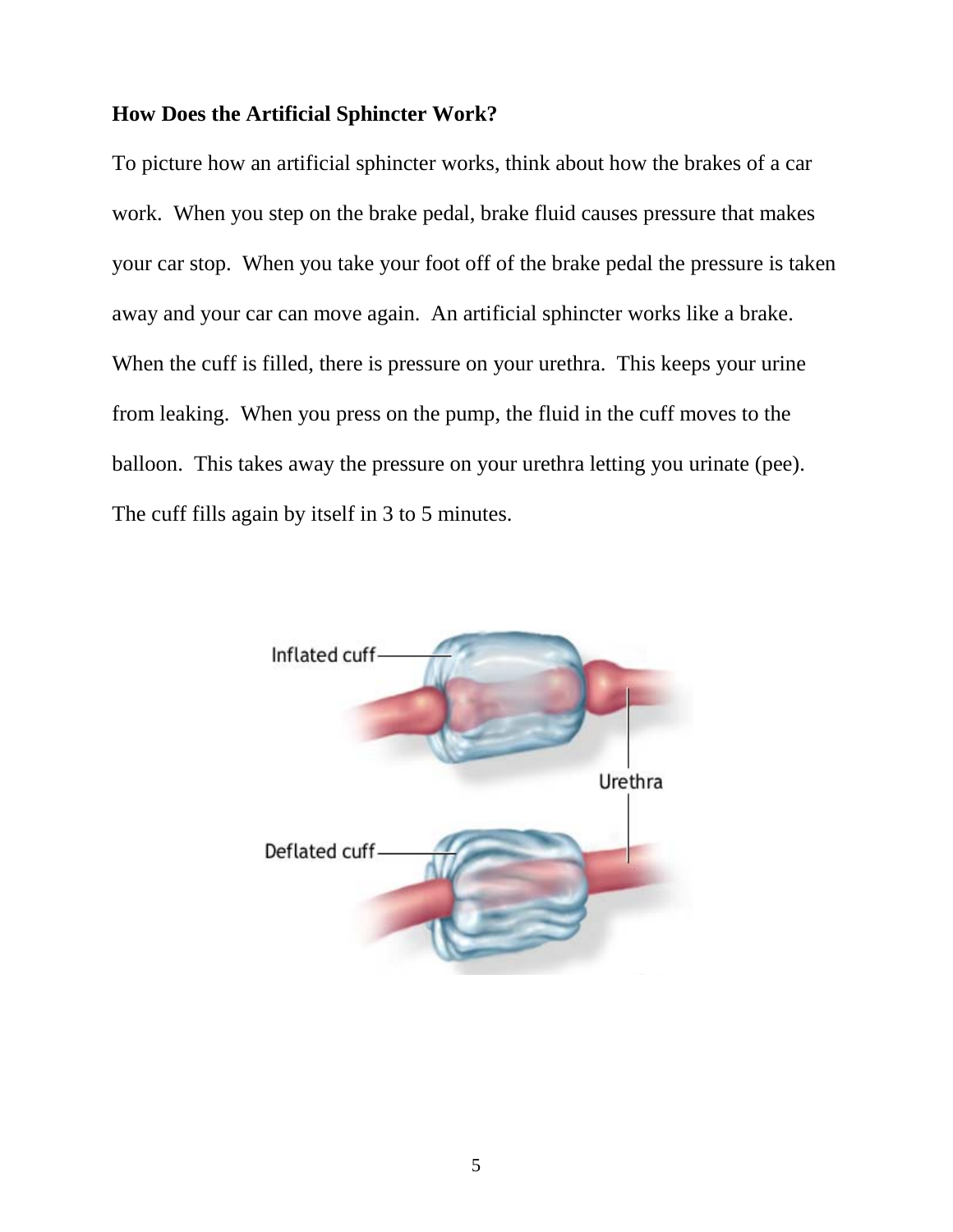#### **How is the Artificial Sphincter Put in My Body?**

The artificial sphincter is put in your body during an operation in a hospital.

#### **What Should I Do Before I Go To The Hospital?**

Your doctor will tell you what time to be at the hospital. Even though your doctor will make sure you are ready to leave the hospital after your surgery, it is a good idea to make plans for a family member or friend to help you when you go home. Make sure to tell your doctor if you are taking any medications, aspirin, vitamins, or herbs before your surgery. If you are allergic to iodine, make sure to tell your doctor. An allergy is when you have an unwanted change in your body such as hives or shortness of breath when you take a medication. Iodine is often used to fill the balloon in the artificial sphincter. If you have an allergy to iodine, your doctor can use a different fluid to fill the balloon. Make sure to tell you doctor about any other allergies you may have to medications. Also, you should make sure that you carefully clean your genital area with an antibacterial soap like Lever 2000 or Dial antibacterial soap for two to three days before you go to the hospital. This will help lower your chance of getting an infection.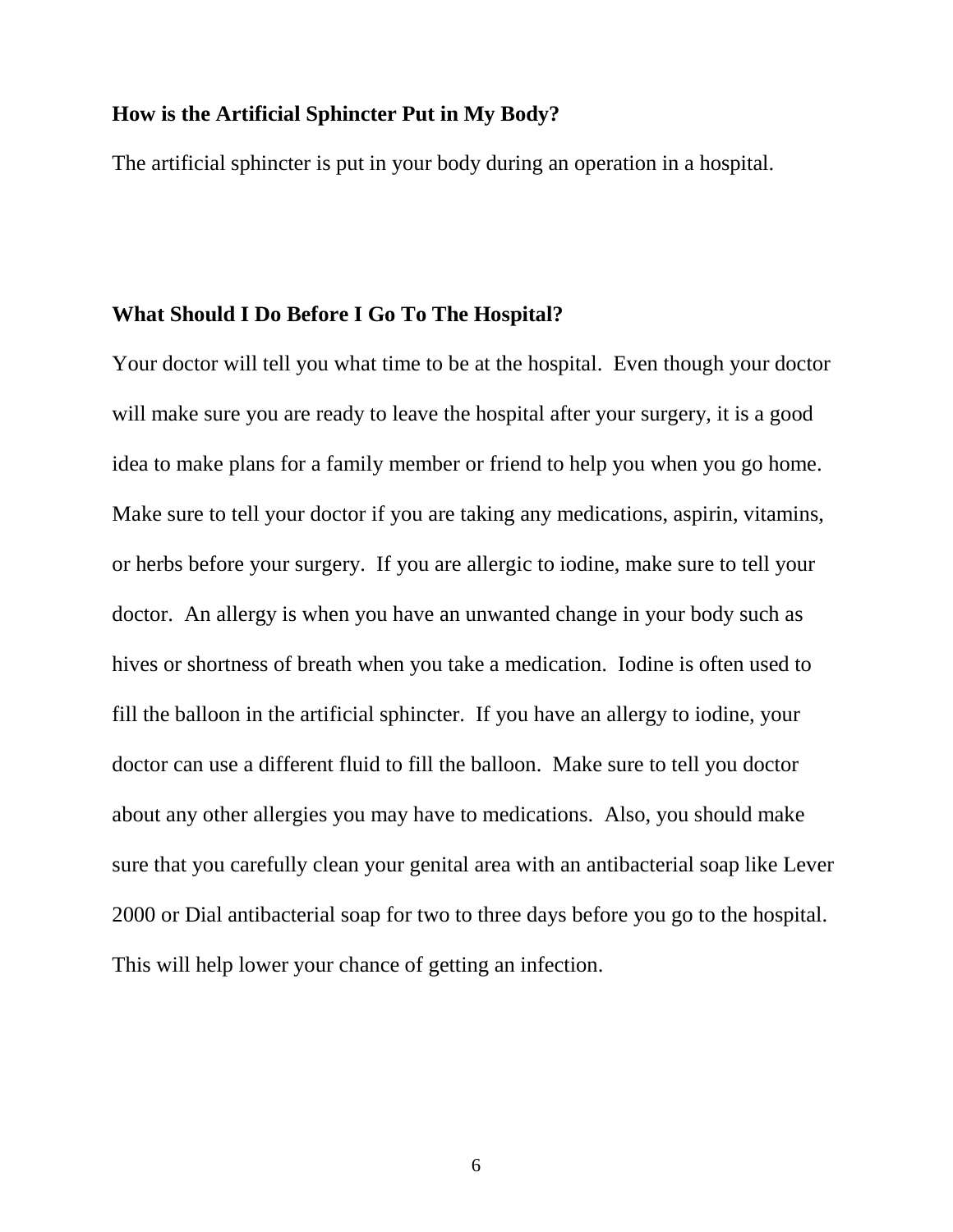It may help you to get ready for the operation by thinking about the things that you went through when you had your prostate taken out. Think about your feelings, what you saw when you were in the hospital, and what you went through.

- Do you remember having an IV? This was the small needle in your arm that was connected to a tube that went to a bag of fluid for your prostate cancer operation. You will have an IV during this operation as well.
- Do you remember having anesthesia? This is the medicine that was given to you to help you sleep during that operation. You will have anesthesia for this operation too.

Thinking about how well you were able to manage your prostate cancer operation will help you now.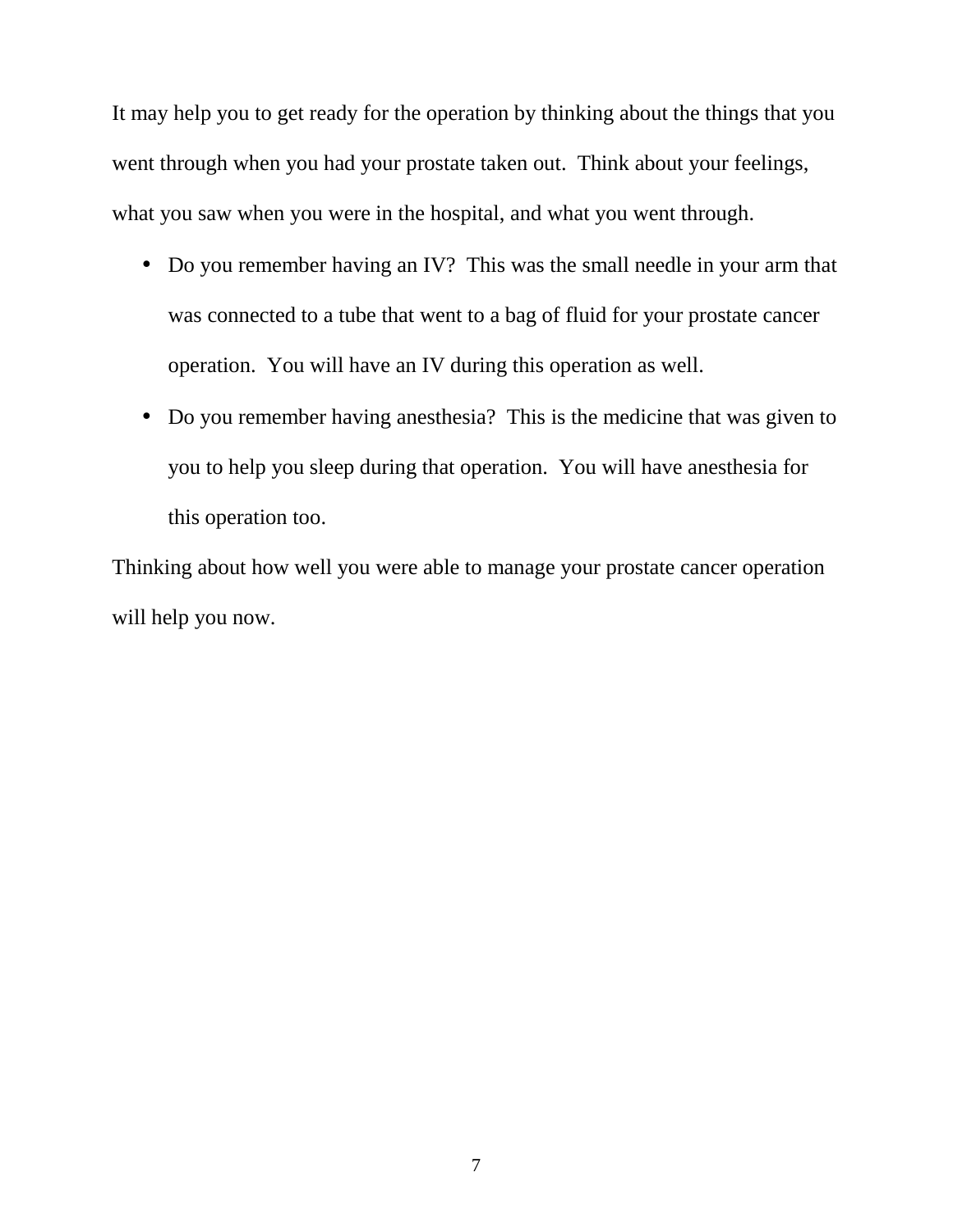## **What Will Happen the Day I Have My Operation?**

#### **When You Get To The Hospital**

- 1. When you get to the hospital, a member of the hospital staff will check you in.
- 2. If a family member or friend is with you, the staff will show them where to wait.
- 3. Ask about anything that you do not understand or that worries you.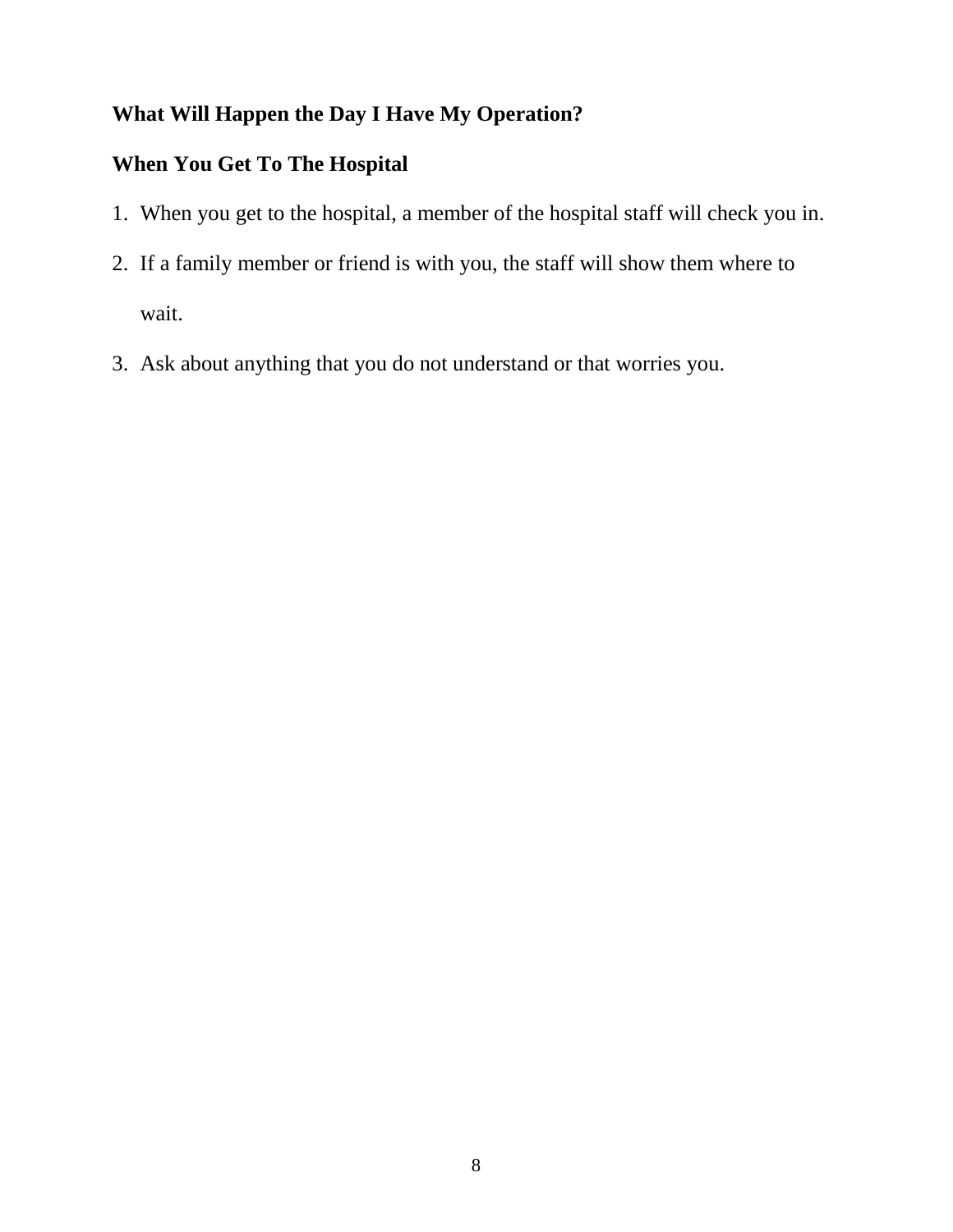#### **Before Your Operation**

- 1. A hospital staff member will get you ready for your operation. An anesthesiologist will talk to you. An anesthesiologist is the doctor who puts you to sleep and carefully watches you during the operation. The anesthesiologist may give you a spinal or general anesthesia. A spinal is medicine that numbs your body from the waist down so that you do not feel the operation. General anesthesia is when you are given medicine to make you sleep during your operation. Your doctor will recommend the best anesthesia for you. You will not feel anything during your surgery with either type of anesthesia.
- 2. Ask the anesthesiologist about anything that you do not understand or that worries you.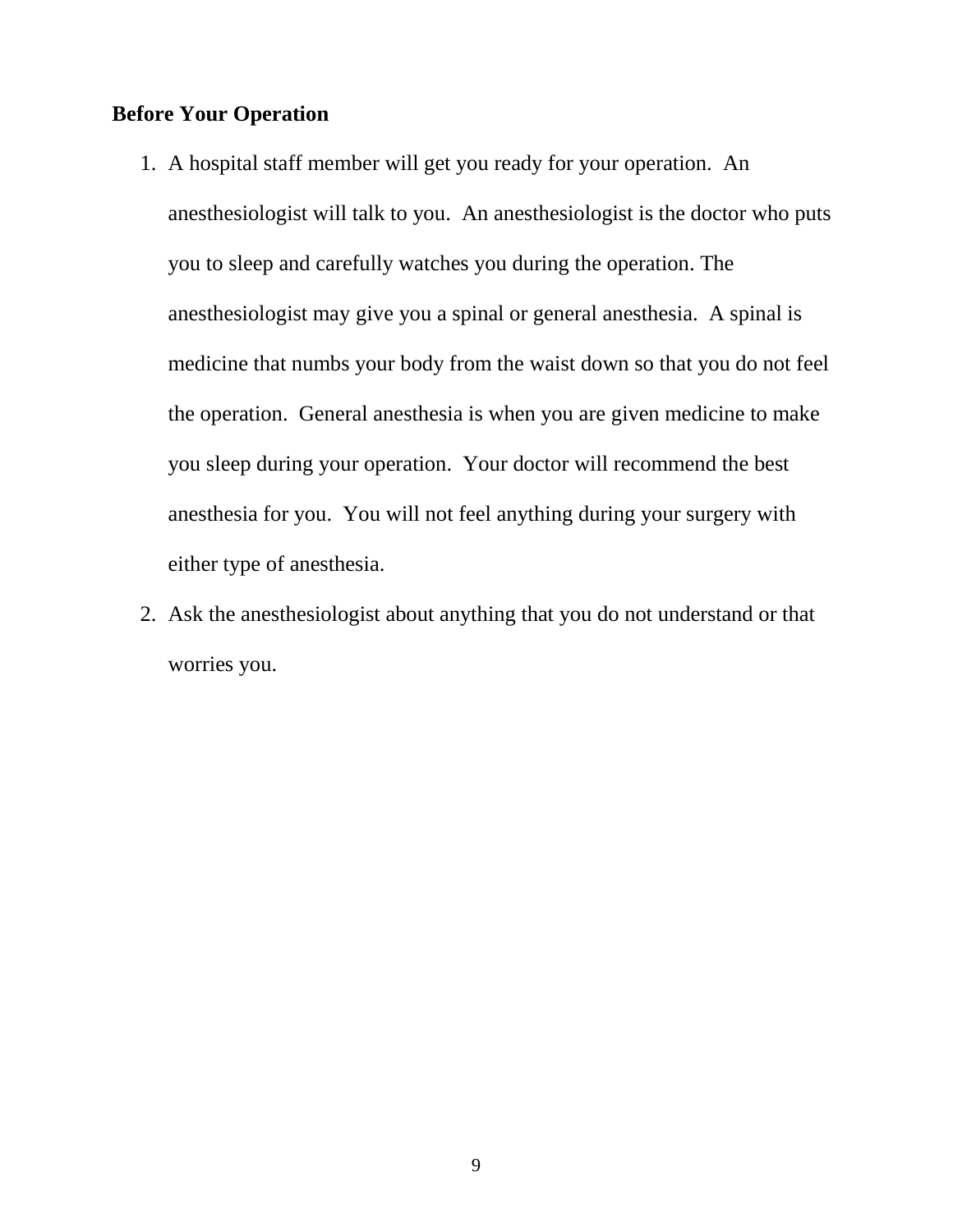#### **During Your Operation**

- 1. Your doctor will make two small incisions. One in your perineum (the area between your anus and the base of your scrotum, the sack that holds your testicles) and one in the right side of your groin (the area from your lower abdomen to your upper thigh).
- 2. The artificial sphincter will be put in your body.
- 3. Your doctor will then sew up your incisions.



## **Artificial Sphincter in the Body**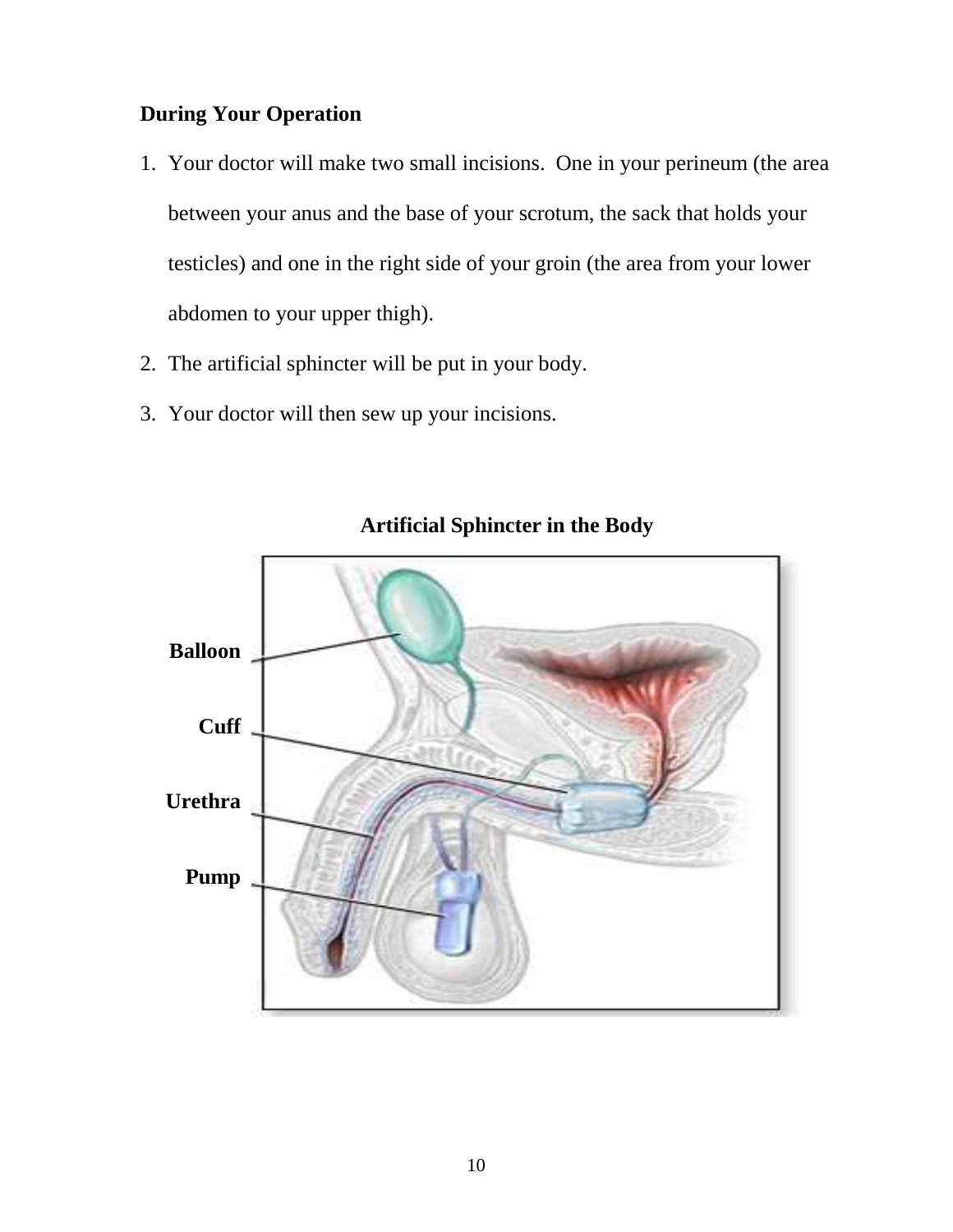## **After Your Operation**

- 1. After your operation is over you will go to the recovery room. You will stay there until you are totally awake. This may take a few hours. The recovery room nurses will watch you very closely until you wake up.
- 2. After you leave the recovery room, you will move to the outpatient day unit.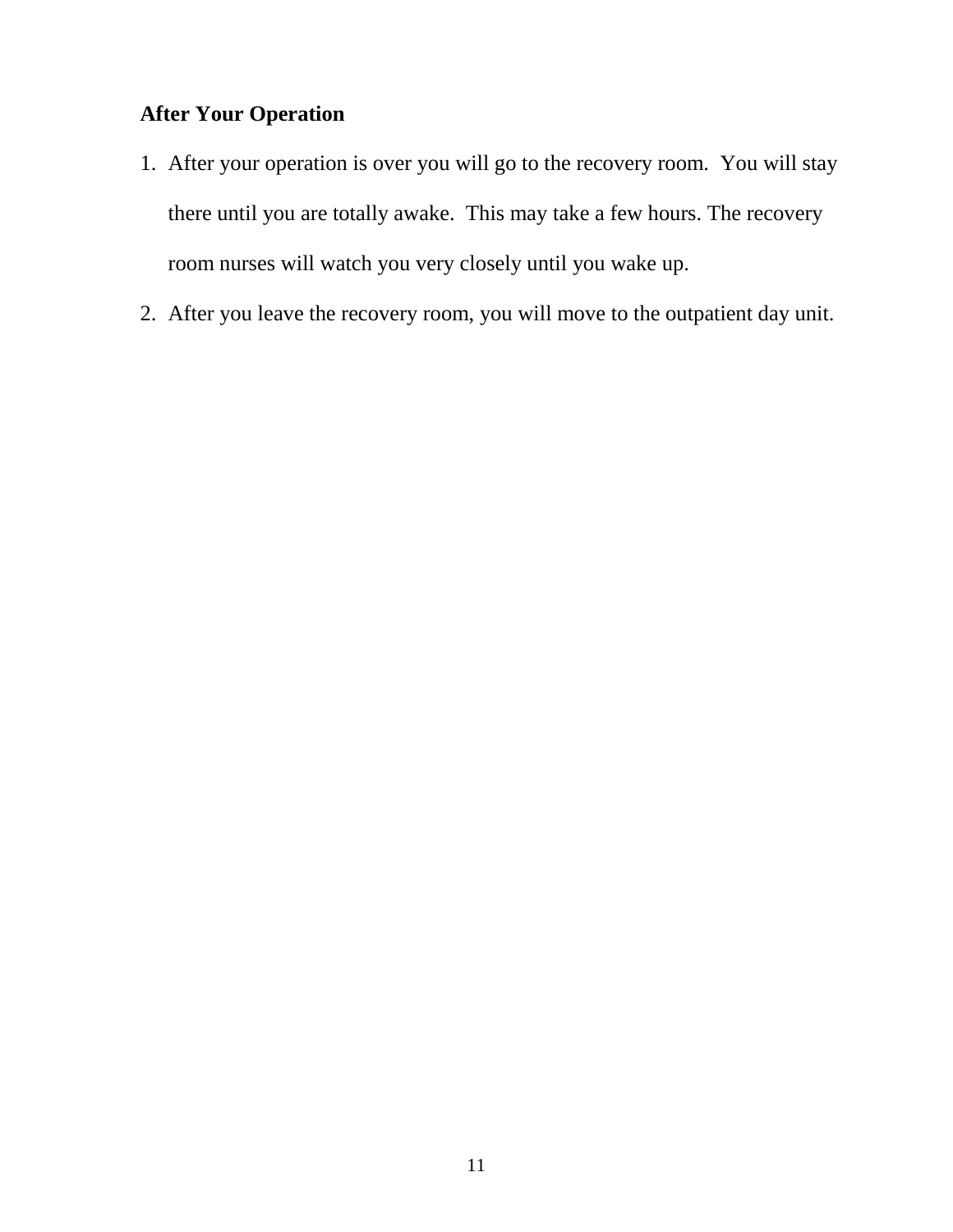#### **What You Will See When The Operation is Over**

- 1. When you wake up, you may find a tube coming out of your penis. This tube is called a catheter. The catheter is connected to a plastic drainage bag. The catheter drains urine from your bladder into the bag. It helps you heal from your operation. You may remember having a catheter after your prostate cancer operation.
- 2. Your surgical wound (incision) will be held together with stitches until it heals. The stitches will stay in when you go home. Most likely, you will have stitches that will dissolve or go away on their own. If not, you will be told when to see your doctor to have them taken out.
- 3. You will have a plastic tube going into a vein in your arm. It is connected to a plastic bag of liquid. This is your I.V. The I.V. gives you any fluids you need. You may also be given medicine in your I.V. Your I.V. will be taken out when you can drink and eat without problems.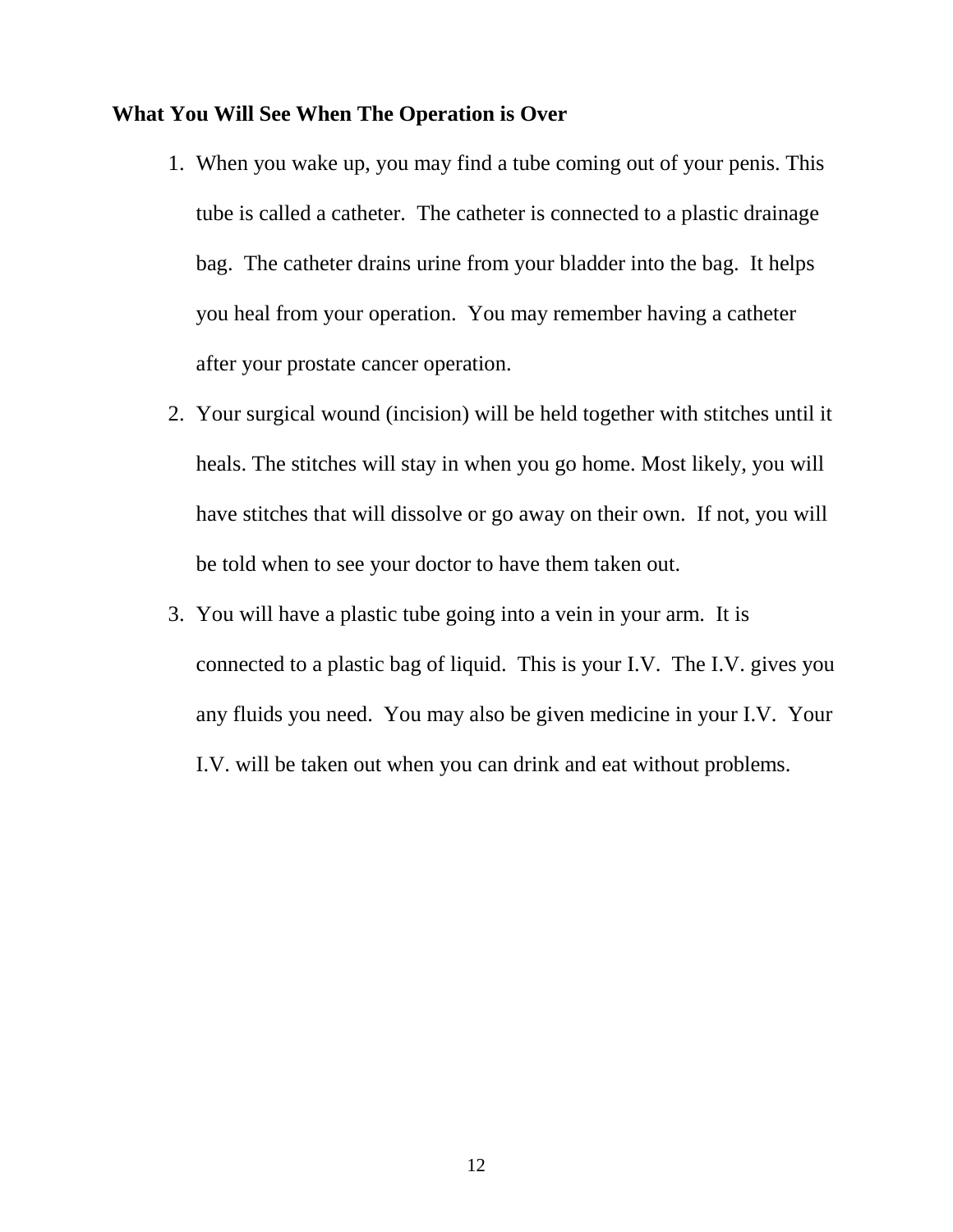## **What Can I Expect After The Surgery?**

You may have some soreness in your perineum (the area between your anus and the base of your scrotum, the sack that holds your testicles). It should not be very painful. Your doctor will tell you what medication you should take to help get rid of the soreness. If you are sore, take the medication when the pain starts so that you can control it. If the soreness does not get better in 2 to 3 days or gets worse, call your doctor or Nurse Case Manager. If the soreness gets worse call your doctor.

You should keep the incision made for the operation clean and dry. If your doctor gives you an ointment or cream to put on the incision, be sure to use it as you were told. Call your Nurse Case Manager if you have any questions about taking care of your incision after the surgery.

You should not lift anything heavy for 2 weeks after your surgery. Anything that weighs more 10 pounds is too heavy. Ten pounds is about the weight of two large bags of flour or sugar.

Except for a slight feeling of heaviness in your scrotum area, you will probably not even be aware that the artificial sphincter is in your body. So, if anything feels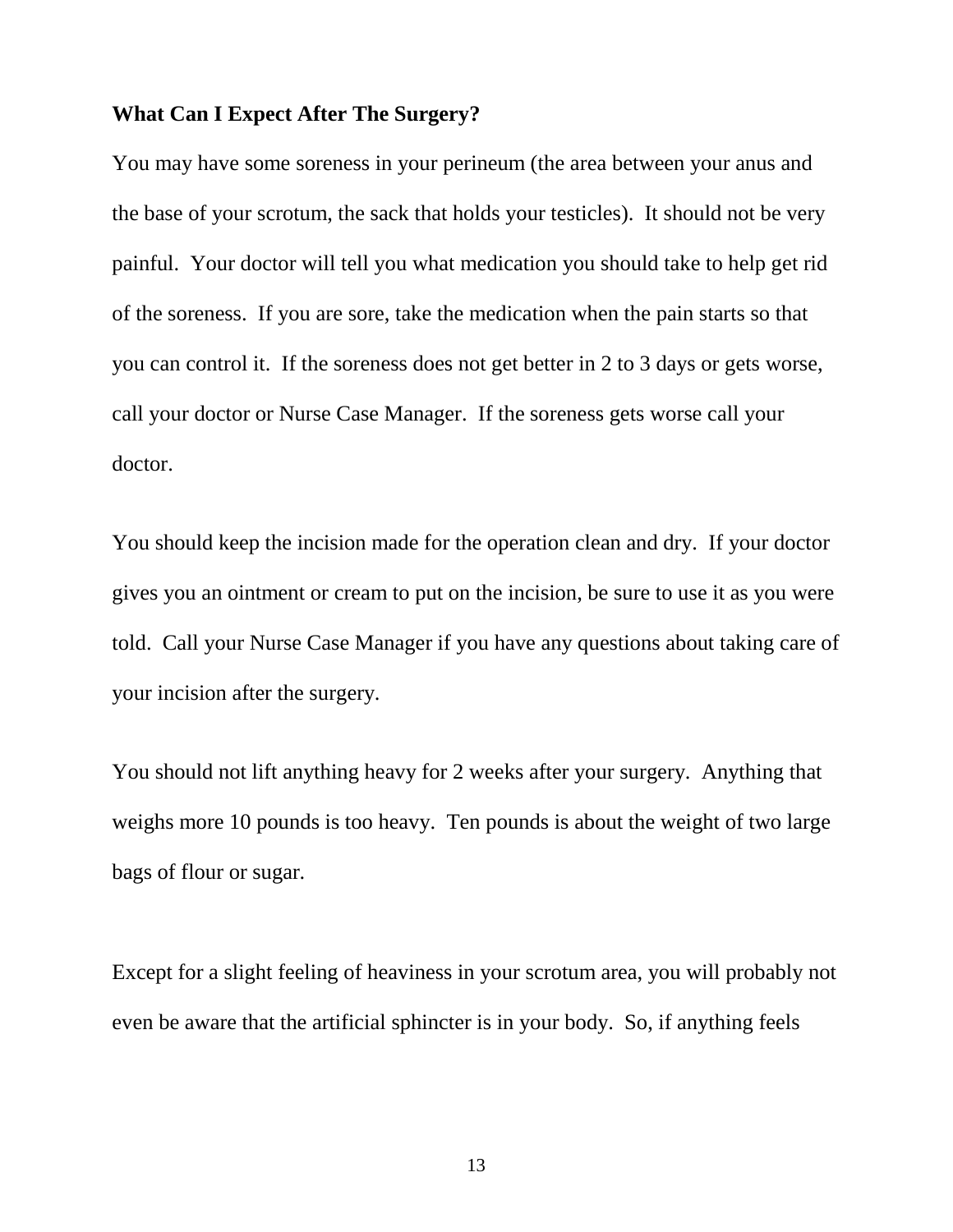uncomfortable or different where you have the artificial sphincter, tell your doctor and Nurse Case Manager.

#### **Call your doctor or Nurse Case Manager right away if you**:

- See increasing redness around the incision.
- Have increasing pain around the incision or perineum (the area between your anus and the base of your scrotum, the sack that holds your testicles). There should be only a small amount of pain at the incision after your operation, and it should get better each day.
- See any vellowish drainage that looks like pus coming from the incision.
- Start to have a temperature or fever more than  $101^{\circ}$ F.
- Have any questions or concerns about how you are healing.

If you start to have any of the following problems several months or years after your surgery, you should call your doctor:

- 1. soreness in your perineum (the area between your anus and the base of your scrotum, the sack that holds your testicles
- 2. blood in your urine
- 3. leaking large amounts of urine (more than you have been leaking after having your artificial sphincter put in).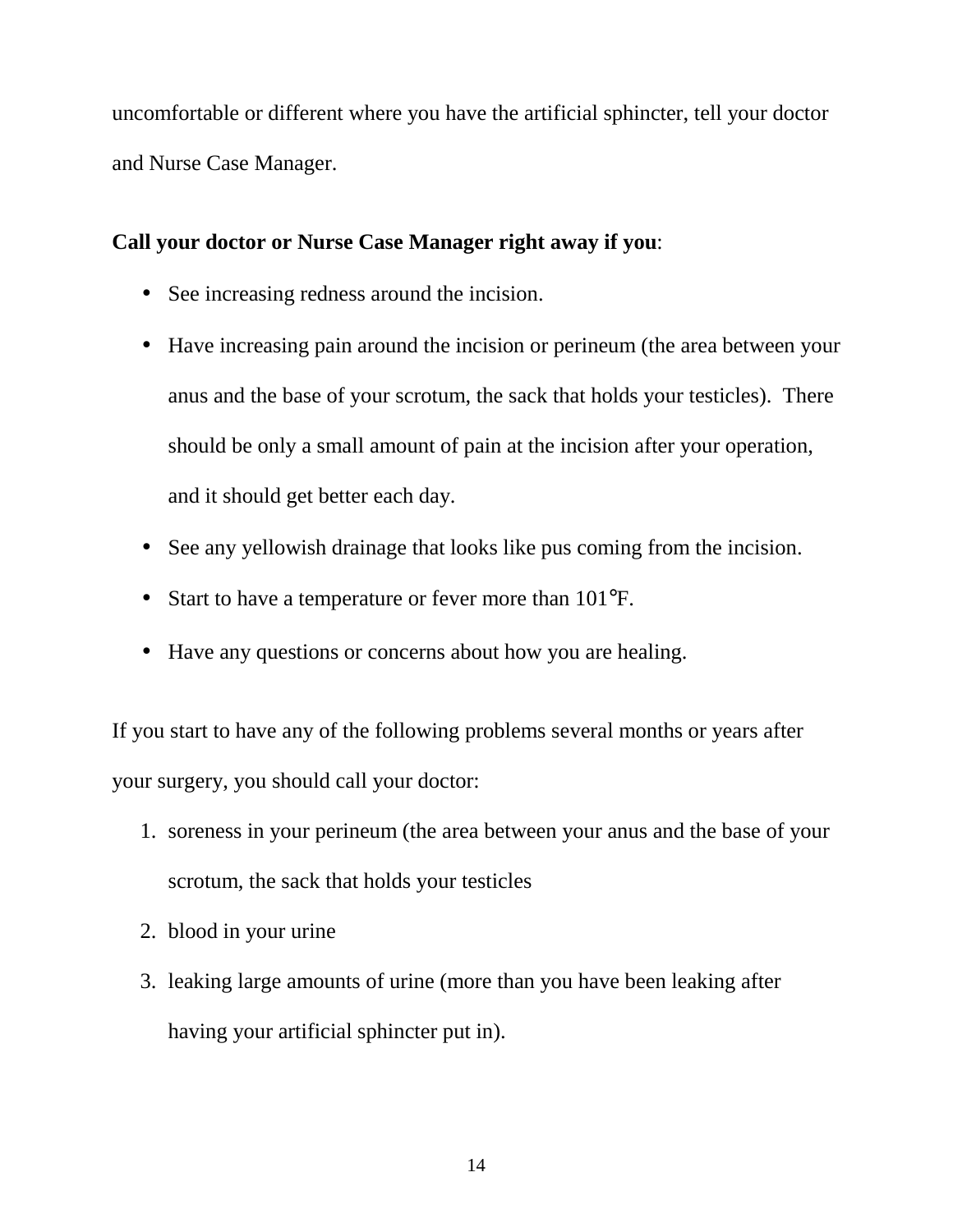## **When Can I Start Using My Artificial Sphincter?**

Your artificial sphincter will not be inflated until 6 to 8 weeks after your operation. This gives the area where you had your operation time to heal. You will need to keep using incontinence pads during this time. When you go back to your doctor for your check-up, you will be shown how to use your artificial sphincter. The cuff will be filled with fluid, which puts pressure on your urethra. This keeps your urine from leaking. You will have less of a problem with incontinence once you can use the artificial sphincter. It is common to still have some urine leakage, but it will be much less than before your surgery. You may still want to wear a pad, or you may not need to wear one at all. If you have any questions, ask your doctor or your Nurse Case Manager.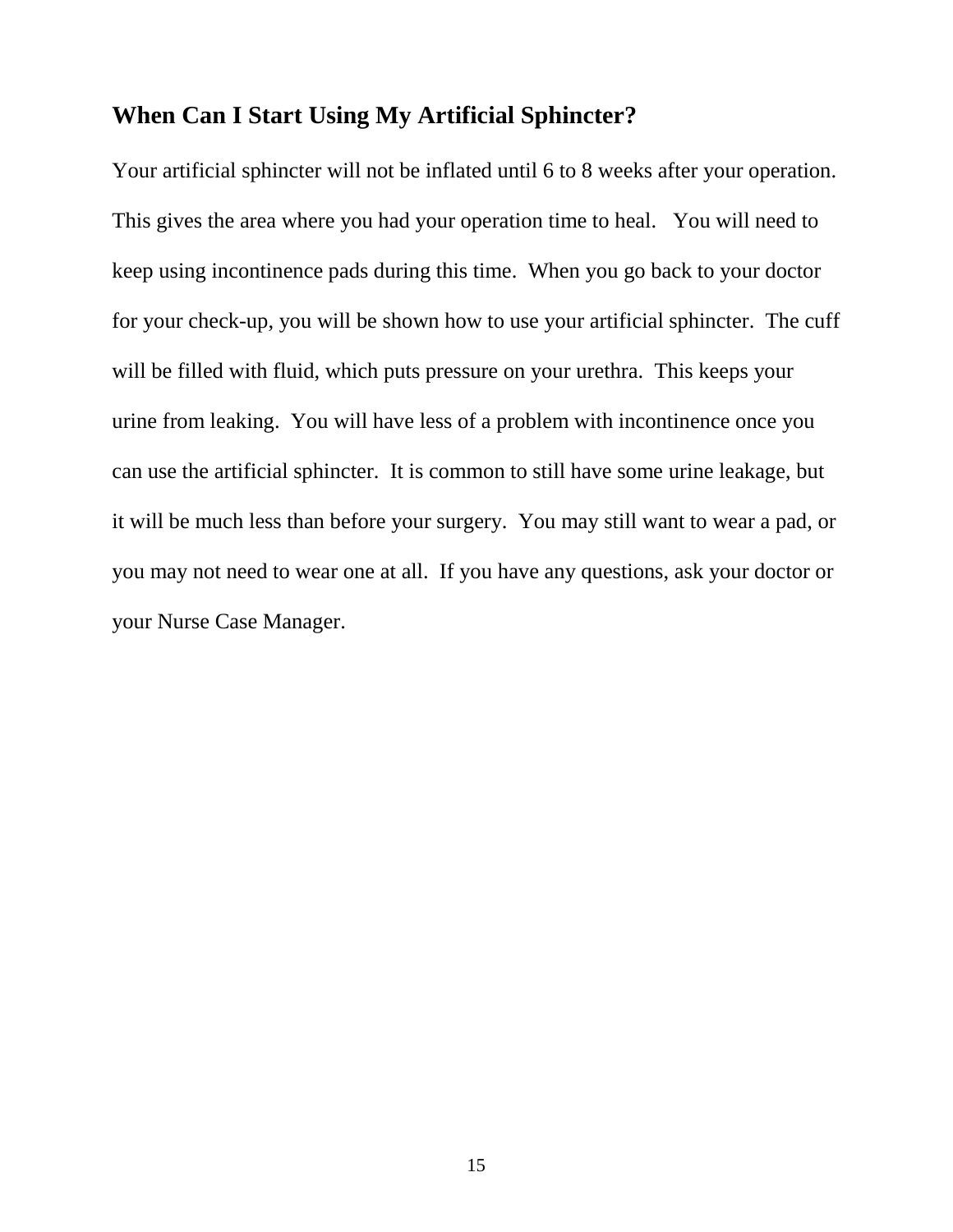# **Is There Anything Special That I Should Do Now That I Have An Artificial Sphincter?**

You should wear a Medic-Alert bracelet. If you are hurt or sick, it is important for anyone who may need to take care of you to know that you have an artificial sphincter. Caregivers can get this information if you wear a Medic-Alert bracelet. For example, if you cannot urinate (pee) and need a catheter, the doctor will need to turn your artificial sphincter off. This will allow the cuff to empty so the doctor can place a catheter in your bladder to drain your urine. Your Nurse Case Manager can tell you how you can get a Medic-Alert bracelet.

Since the pump will be in your scrotum, you may need to change the way you do things that puts pressure on that area. For example, if you ride a bicycle, you may want to get a split seat so you are not pressing on the pump when you are riding.

You may be worried that if you accidentally put pressure on the pump that your urine will be let out of your bladder. This will not happen. You need to squeeze the pump several times in order for the cuff to empty so that urine can be let out of your bladder.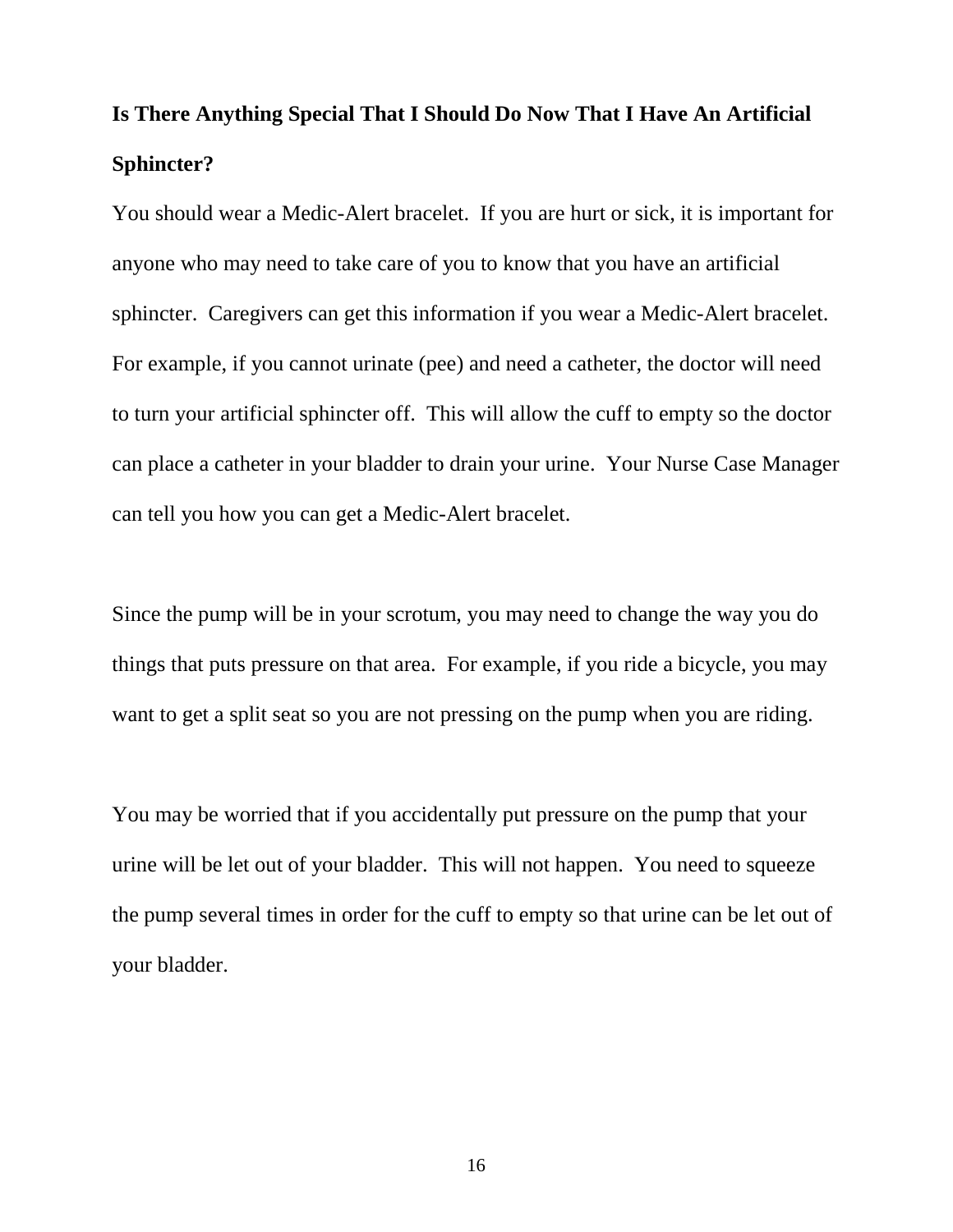## **Will the Artificial Sphincter Change How My Body Looks?**

No. It is all inside your body. It will not show on the outside other than a small bump in the scrotum where the pump is. Except for a slight feeling of heaviness, you will probably not even be aware that the artificial sphincter is in your body.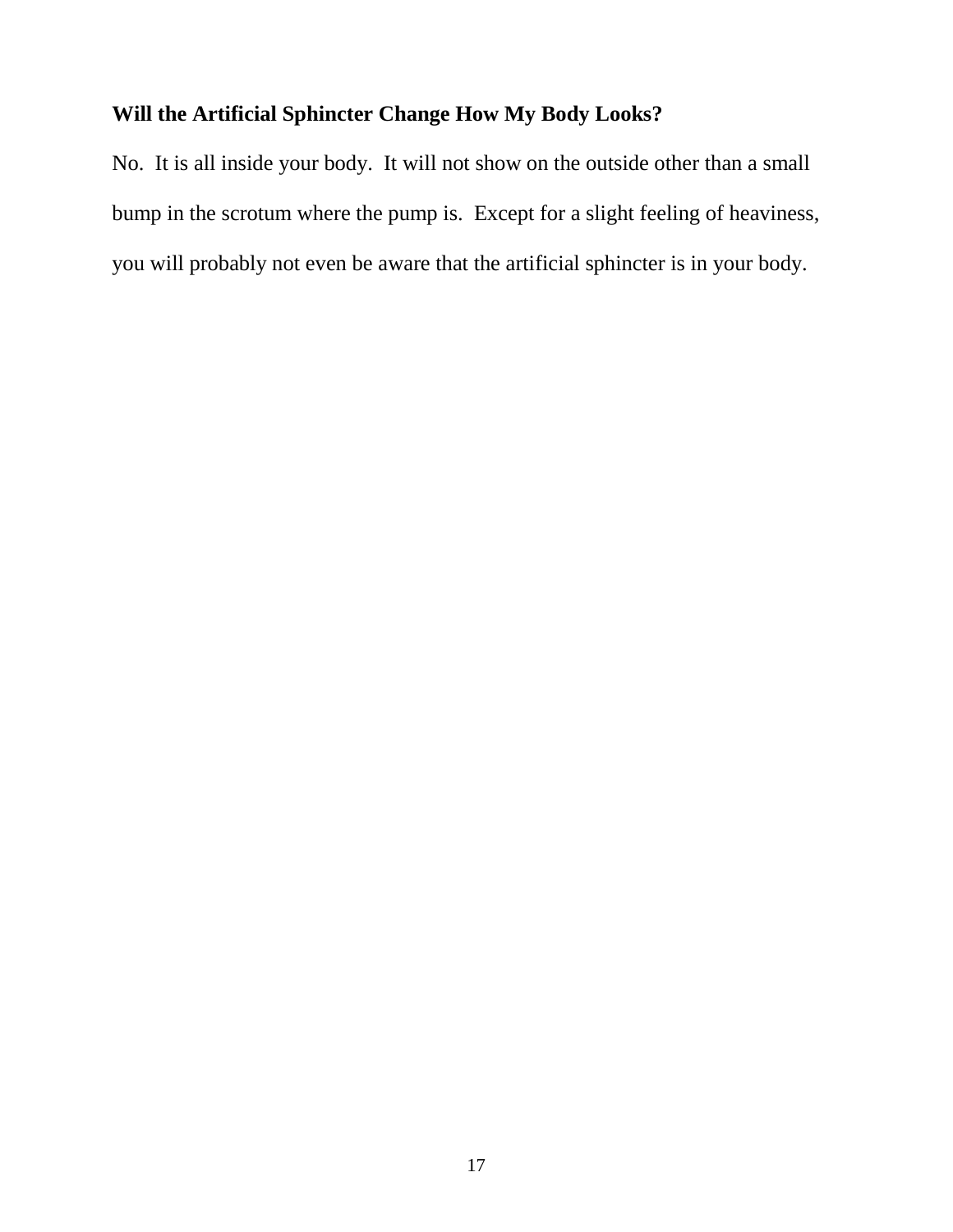## **Will the Artificial Sphincter Change How I Have Sex?**

Your artificial sphincter should not get in the way of your ability to have sex. If you had difficulty getting erections before having the artificial sphincter, this will not get better. You may want to use positions that do not put pressure on the pump in your scrotum.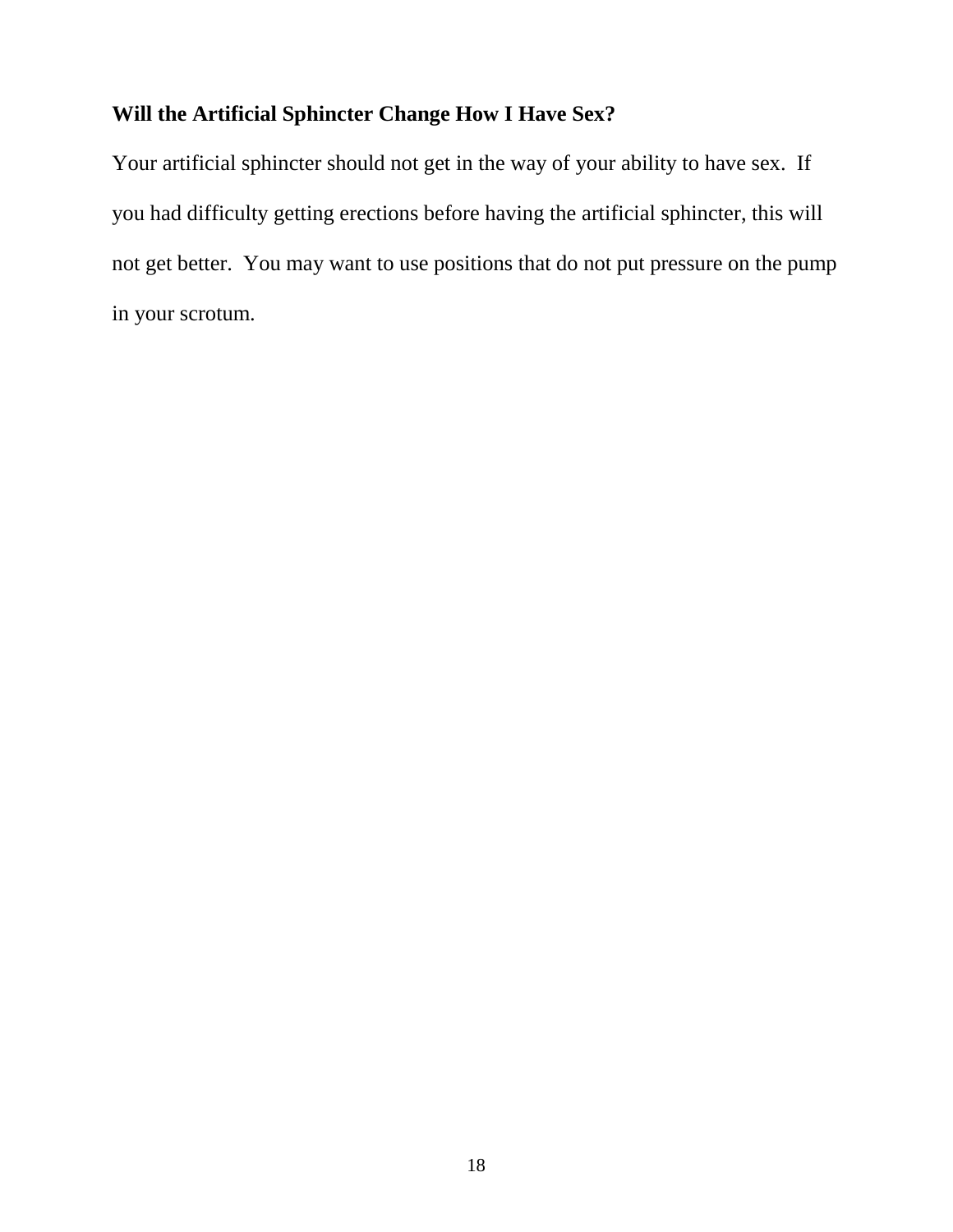## **Are There Things I Need To Remember about Having An Artificial**

## **Sphincter?**

Yes, there are.

- To urinate (pee) you need to squeeze on the pump located in your scrotum a few times.
- The cuff will fill back up by itself once you are done urinating (peeing).
- Accidental pressure on the pump will not cause urine to be let out of your bladder.
- Wear a Medic-Alert bracelet.
- If you start to have any of the following problems several months or years after your surgery, you should call your doctor:
	- 1. soreness in your perineum (the area between your anus and the base of your scrotum, the sack that holds your testicles).
	- 2. blood in your urine
	- 3. leaking large amounts of urine.
- It may be helpful for you to talk to other men who have an artificial sphincter. Your Nurse Case Manager can tell you about prostate cancer support groups in your area.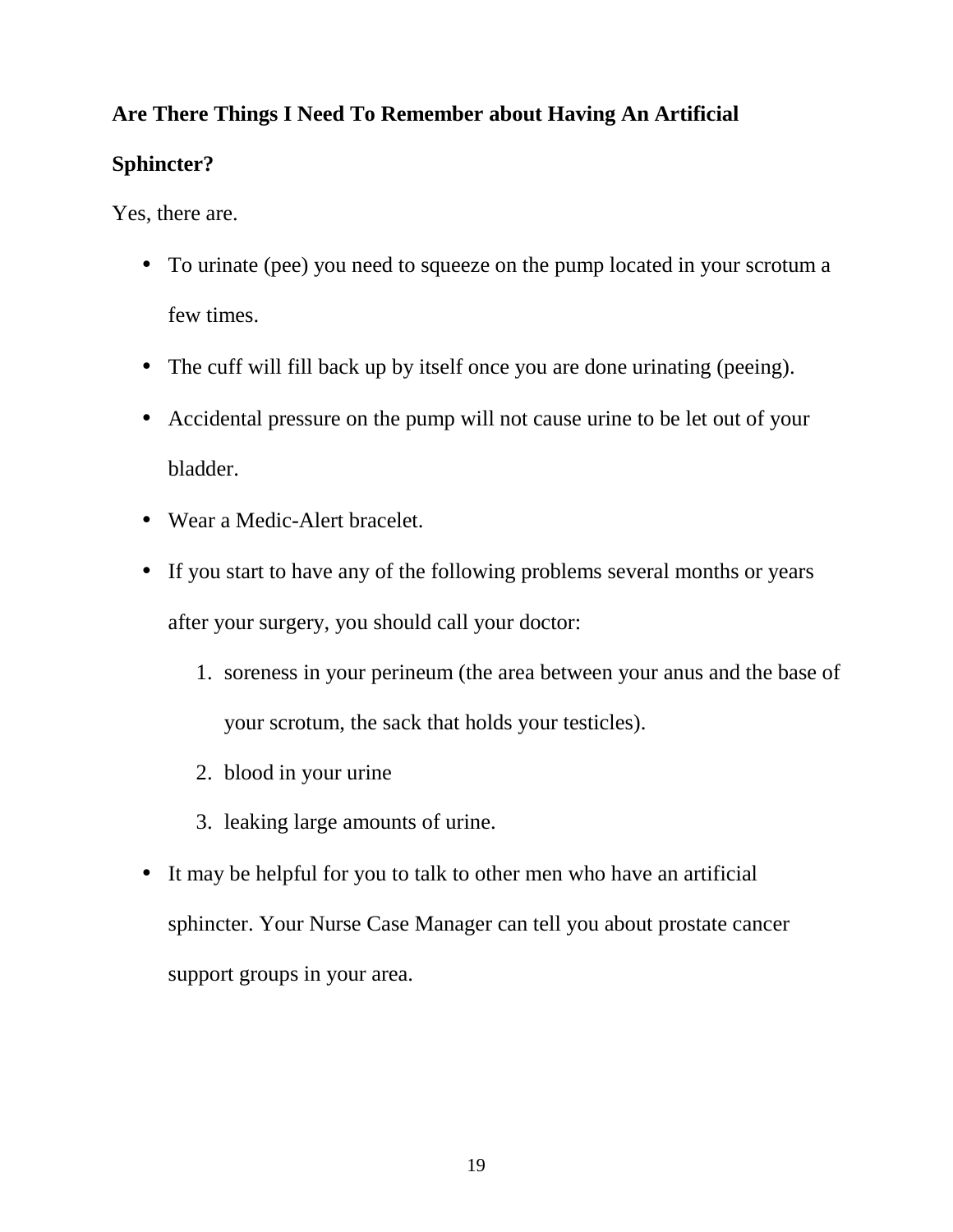#### **Key Words**

**Allergy:** an unwanted change in your body that happens after you take a medication.

**Anesthesia:** the medicine the doctor gives you to put you to sleep so that you may have surgery.

**Anesthesiologist:** a doctor who puts you to sleep and carefully watches you during an operation.

**Balloon (also called a reservoir):** Part of the artificial sphincter about the size of a ping-pong ball that holds the fluid that fills the cuff.

**Bladder Neck:** the place where your bladder empties into the urethra.

**Bladder:** the organ in your body that holds the urine.

**Catheter:** the rubber tube placed in your body to drain urine from your bladder out through your penis.

**Cuff:** Part of the artificial sphincter, shaped like a donut that fits around the urethra below the bladder neck. The cuff, when filled with fluid, puts pressure on the urethra and keeps urine in your bladder.

**General anesthesia:** medicine, which makes you sleep during the operation.

**Groin:** the area between your lower abdomen and the upper part of your leg.

**I.V.:** a plastic tube going into a vein in your arm which gives you any fluids or medicine you might need before, during and after an operation.

**Incontinence:** the unwanted leaking of urine.